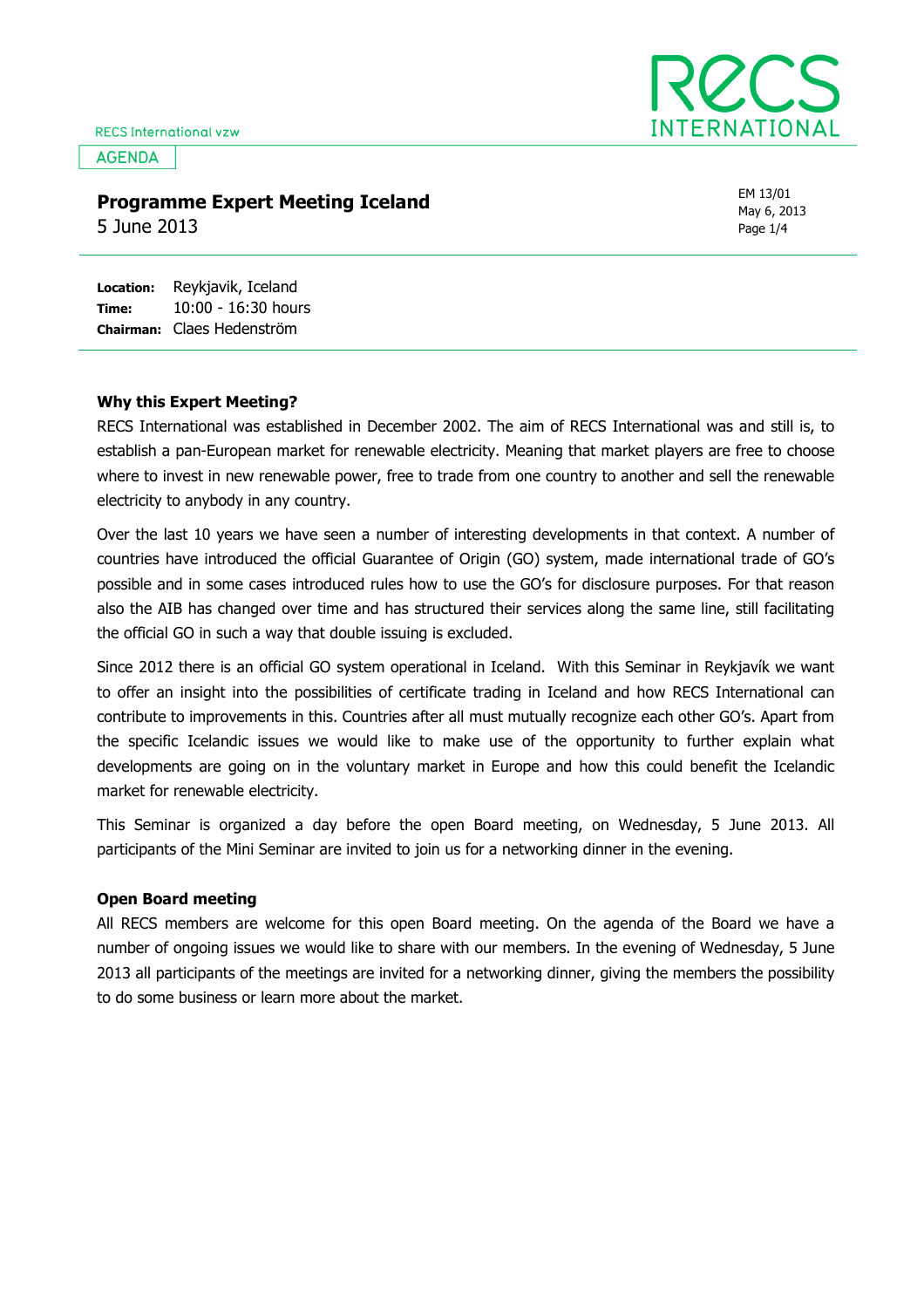

EM 13/01 May 6, 2013 Page 2/4

## Programme

# Guarantees of Origin – a support scheme for renewable power generation

An overview of the situation in Iceland and international developments

| 10.00 hours   | Opening and welcome by moderators<br>Claes Hedenström, President RECS International                                                                                                                                                                                                                                           |
|---------------|-------------------------------------------------------------------------------------------------------------------------------------------------------------------------------------------------------------------------------------------------------------------------------------------------------------------------------|
| 10.10 hours   | An Introduction to Renewable Power in Iceland<br>Historic development and the current production setting<br>Main segments and market structure<br>Renewable power certification and electricity disclosure<br>By Icelandic Energy Authority,<br>Auður Nanna Baldvinsdóttir, Specialist - Electricity Regulations &<br>Economy |
|               | <b>Questions</b>                                                                                                                                                                                                                                                                                                              |
| $10.40$ hours | <b>Introduction to RECS and Guarantees of Origin</b>                                                                                                                                                                                                                                                                          |
|               | Introduction to RECS International<br>Main concepts and definitions<br>System purpose<br>Current issues and challenges<br><b>By RECS International</b>                                                                                                                                                                        |
|               | <b>Questions</b>                                                                                                                                                                                                                                                                                                              |
| 11.10 hours   | <b>Coffee Break</b>                                                                                                                                                                                                                                                                                                           |
| 11.20 hours   | Iceland - an integrated part of the EU renewables market<br>Historic background of the GO system in Iceland<br>Regulatory framework and system participants<br>By Ministry of Industry and Innovation<br>Helga Bárðardóttir, Senior Expert, Energy Affairs<br>Questions                                                       |
|               |                                                                                                                                                                                                                                                                                                                               |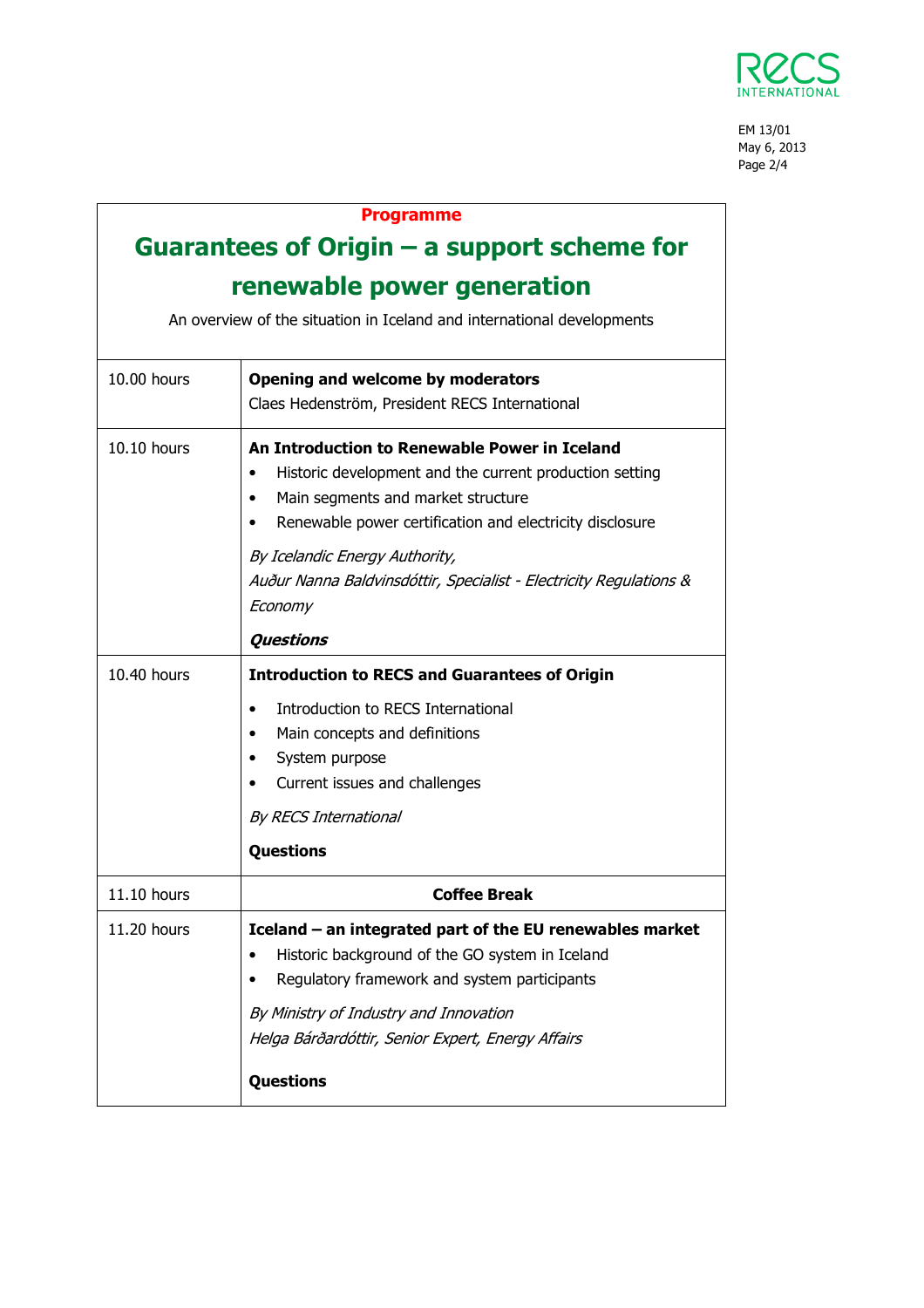

| 12.00 hours | The Icelandic Domain: Issuing and transfer of guarantees<br>of origin                                                                                                                                                                                                                               | EM 13/01<br>May 6, 2013<br>Page 3/4 |
|-------------|-----------------------------------------------------------------------------------------------------------------------------------------------------------------------------------------------------------------------------------------------------------------------------------------------------|-------------------------------------|
|             | Who can participate in the issuing and trading of GOs<br>٠<br>How the system works<br>٠<br>How do end users benefit from the system                                                                                                                                                                 |                                     |
|             | By Marko Lehtovaara, Grexel                                                                                                                                                                                                                                                                         |                                     |
|             | <b>Questions</b>                                                                                                                                                                                                                                                                                    |                                     |
| 12.30 hours | Lunch                                                                                                                                                                                                                                                                                               |                                     |
| 14.00 hours | Icelandic GOs - where do the electrons come from?                                                                                                                                                                                                                                                   |                                     |
|             | A market players point of view on the GO market                                                                                                                                                                                                                                                     |                                     |
|             | By Nicholas O'Keeffe, Landsvirkjun                                                                                                                                                                                                                                                                  |                                     |
|             | <b>Questions</b>                                                                                                                                                                                                                                                                                    |                                     |
| 14.30 hours | Disclosure and the use of the GO<br>What are the focus points for RECS International in Disclosure<br>and why is this important?<br>What is it RECS international wants to realise in RE-DISS II?A<br>٠<br>market players point of view on the GO market<br>By Peter Niermeijer, RECS international |                                     |
| 14.50 hours | <b>Discussion</b>                                                                                                                                                                                                                                                                                   |                                     |
|             | The RE-DISS project made a restart and will work on the best<br>recommendations, It is a good idea to have an own opinion about<br>this in order to influence the process optimal.                                                                                                                  |                                     |
| 15.10 hours | <b>Coffee break</b>                                                                                                                                                                                                                                                                                 |                                     |
| 15.30 hours | <b>Carbon Accounting</b><br>Ins and outs of carbon accounting<br>GHG Protocol and other standards<br>By Jared Braslawsky, RECS International                                                                                                                                                        |                                     |
| 15.50 hours | <b>Discussion</b>                                                                                                                                                                                                                                                                                   |                                     |
|             | The GHG Protocol will most likely organise a consultation. The<br>discussions will guide us through the issues RECS International will<br>bring forward in this consultation.                                                                                                                       |                                     |